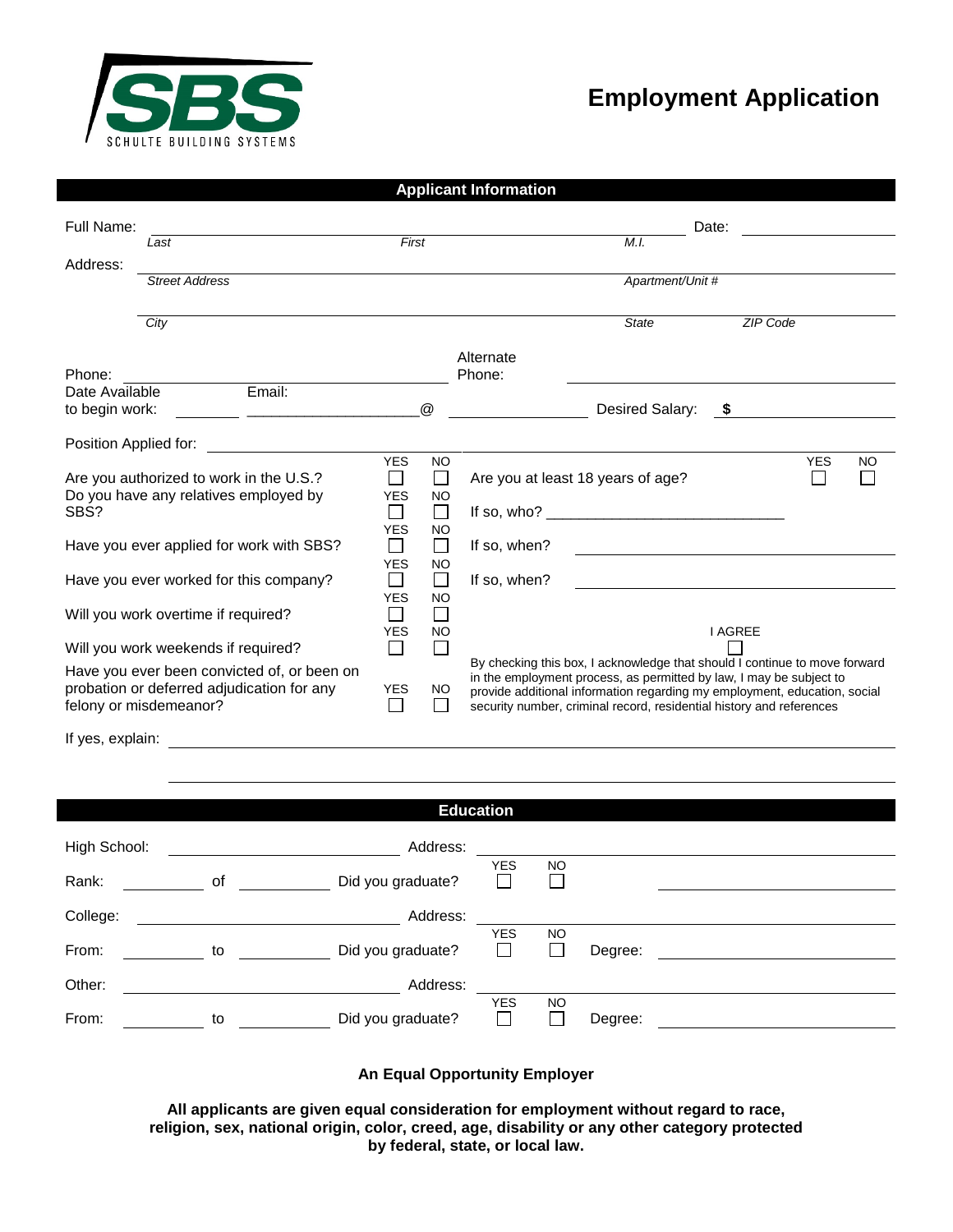|                                     |                                                                                                                                                                                    | <b>References</b>                              |           |             |                                                    |                                                                                                         |
|-------------------------------------|------------------------------------------------------------------------------------------------------------------------------------------------------------------------------------|------------------------------------------------|-----------|-------------|----------------------------------------------------|---------------------------------------------------------------------------------------------------------|
|                                     | Please list three professional references.                                                                                                                                         |                                                |           |             |                                                    |                                                                                                         |
| Full Name:                          | <u> 1989 - Johann Barn, fransk politik (d. 1989)</u>                                                                                                                               |                                                |           |             |                                                    |                                                                                                         |
|                                     |                                                                                                                                                                                    |                                                |           |             |                                                    | $\left(\begin{array}{cc} 1 & 1 \end{array}\right)$                                                      |
| Address:                            | <u> 1989 - Johann Harry Harry Harry Harry Harry Harry Harry Harry Harry Harry Harry Harry Harry Harry Harry Harry</u>                                                              |                                                |           |             |                                                    |                                                                                                         |
|                                     |                                                                                                                                                                                    |                                                |           |             |                                                    |                                                                                                         |
|                                     |                                                                                                                                                                                    |                                                |           |             |                                                    | $\left(\begin{array}{c} \begin{array}{c} \begin{array}{c} \end{array}\\ \end{array}\right) \end{array}$ |
|                                     |                                                                                                                                                                                    |                                                |           |             |                                                    |                                                                                                         |
|                                     |                                                                                                                                                                                    |                                                |           |             |                                                    |                                                                                                         |
|                                     |                                                                                                                                                                                    |                                                |           | Phone:      |                                                    | $\left(\begin{array}{c} \begin{array}{c} \end{array}\\ \end{array}\right)$                              |
| Address:                            | <u> 1999 - Johann Harry Harry Harry Harry Harry Harry Harry Harry Harry Harry Harry Harry Harry Harry Harry Harry</u>                                                              |                                                |           |             |                                                    |                                                                                                         |
|                                     |                                                                                                                                                                                    | <b>Previous Employment (Most Recent First)</b> |           |             |                                                    |                                                                                                         |
| Company:                            |                                                                                                                                                                                    |                                                |           |             |                                                    |                                                                                                         |
|                                     |                                                                                                                                                                                    |                                                |           |             |                                                    |                                                                                                         |
| Address:                            | <u> 2008 - Johann Stoff, fransk politik (d. 1878)</u>                                                                                                                              |                                                |           |             |                                                    | Supervisor: <u>www.community.community.community.community.community.community.com</u>                  |
| Job Title:<br>Responsibilitie<br>s: | <b>Ending Salary:</b> Starting Salary: <b>\$</b> Ending Salary: <b>\$</b> Ending Salary: <b>\$</b>                                                                                 |                                                |           |             |                                                    |                                                                                                         |
| From:                               | <u> Alexandria de la contrada de la contrada de la contrada de la contrada de la contrada de la contrada de la c</u><br><b>Example 20</b> to to the set of the set of the Leaving: | Reason for                                     |           |             |                                                    |                                                                                                         |
|                                     | May we contact your previous supervisor for a reference?                                                                                                                           | <b>YES</b><br>П                                | <b>NO</b> |             |                                                    |                                                                                                         |
| Company:                            | <u> 1999 - Johann Barbara, martin amerikan basal dan berasal dan berasal dalam basal dan berasal dalam berasal da</u>                                                              |                                                | Phone:    |             | $\left(\begin{array}{cc} 1 & 1 \end{array}\right)$ |                                                                                                         |
| Address:                            |                                                                                                                                                                                    |                                                |           | Supervisor: |                                                    |                                                                                                         |
| Job Title:                          |                                                                                                                                                                                    | <b>Starting Salary:</b><br>\$                  |           |             | <b>Ending Salary:</b>                              | \$                                                                                                      |
| Responsibilitie<br>s:               |                                                                                                                                                                                    |                                                |           |             |                                                    |                                                                                                         |
| From:<br><u>to</u>                  |                                                                                                                                                                                    | Reason for<br>Leaving:                         |           |             |                                                    |                                                                                                         |
|                                     | May we contact your previous supervisor for a reference?                                                                                                                           | <b>YES</b><br>$\blacksquare$                   | <b>NO</b> |             |                                                    |                                                                                                         |
| Company:                            |                                                                                                                                                                                    |                                                | Phone:    |             | ) and the contract of $\overline{\phantom{a}}$     |                                                                                                         |
| Address:                            |                                                                                                                                                                                    |                                                |           | Supervisor: |                                                    |                                                                                                         |
| Job Title:<br>Responsibilitie       |                                                                                                                                                                                    | <b>Starting Salary:</b>                        | $\sim$    |             | <b>Ending Salary:</b>                              | - \$                                                                                                    |
| s:                                  |                                                                                                                                                                                    | Reason for                                     |           |             |                                                    |                                                                                                         |
| From:                               | to to                                                                                                                                                                              | Leaving:                                       |           |             |                                                    |                                                                                                         |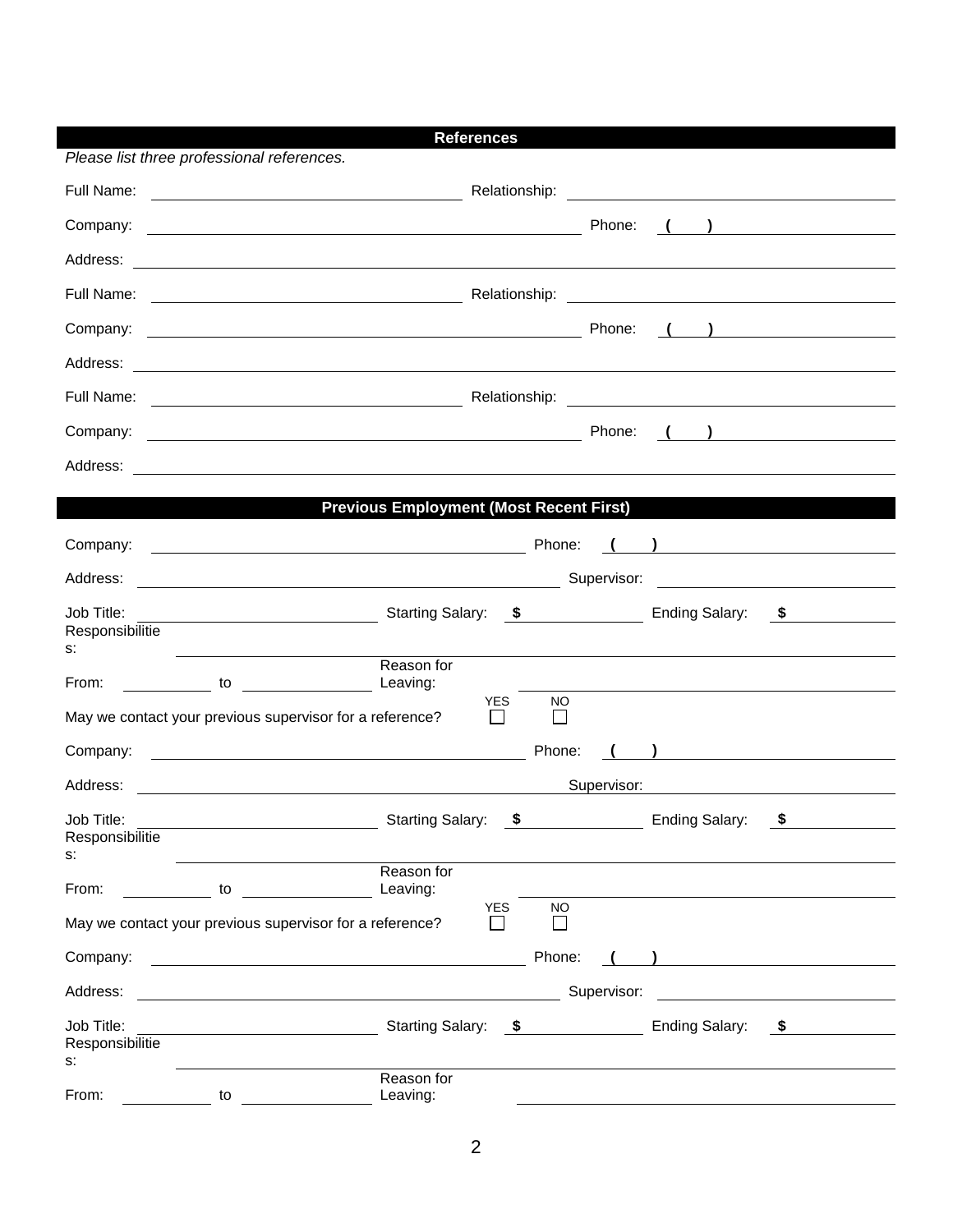#### May we contact your previous supervisor for a reference?

|                                                                                                    | <b>Comments and Additional Information</b> |
|----------------------------------------------------------------------------------------------------|--------------------------------------------|
| Comments, including explanation<br>of any gaps in employment.                                      |                                            |
|                                                                                                    |                                            |
| Job Qualifications, including any<br>special training, skills, licenses,<br>and/or certificates.   |                                            |
|                                                                                                    |                                            |
| Professional, trade, or business<br>associations relevant to the<br>position you are applying for. |                                            |

YES NO

 $\Box$ 

#### **Disclaimer and Signature**

*I certify that each my answers, and all information furnished on this application are true, complete and accurate and that I have not withheld or omitted any material information or response.*

*I understand that false, misleading or incomplete information in my application, interviews or any other part of the preemployment process may result in my immediate termination and/or the withdrawal of any employment offer.*

*I understand that any employment at SBS is "at-will" and is not for a fixed term or definite period. Either SBS or I may terminate the employment relationship at any time, with or without cause or notice.*

*I hereby authorize and consent to SBS conducting a background, credit, employment, criminal or other investigation check, and release SBS and any person or entity that provides information or records in connection with that investigation from any claim.*

| Signature:                                      |                                                                                  | Date: |  |
|-------------------------------------------------|----------------------------------------------------------------------------------|-------|--|
|                                                 | <b>Referral Source</b>                                                           |       |  |
|                                                 |                                                                                  |       |  |
|                                                 | □ SBS Web Page □ SBS Employee □ LinkedIn □ Agency □ Walk-In □ Other ____________ |       |  |
| Name of person who referred you (if applicable) |                                                                                  |       |  |